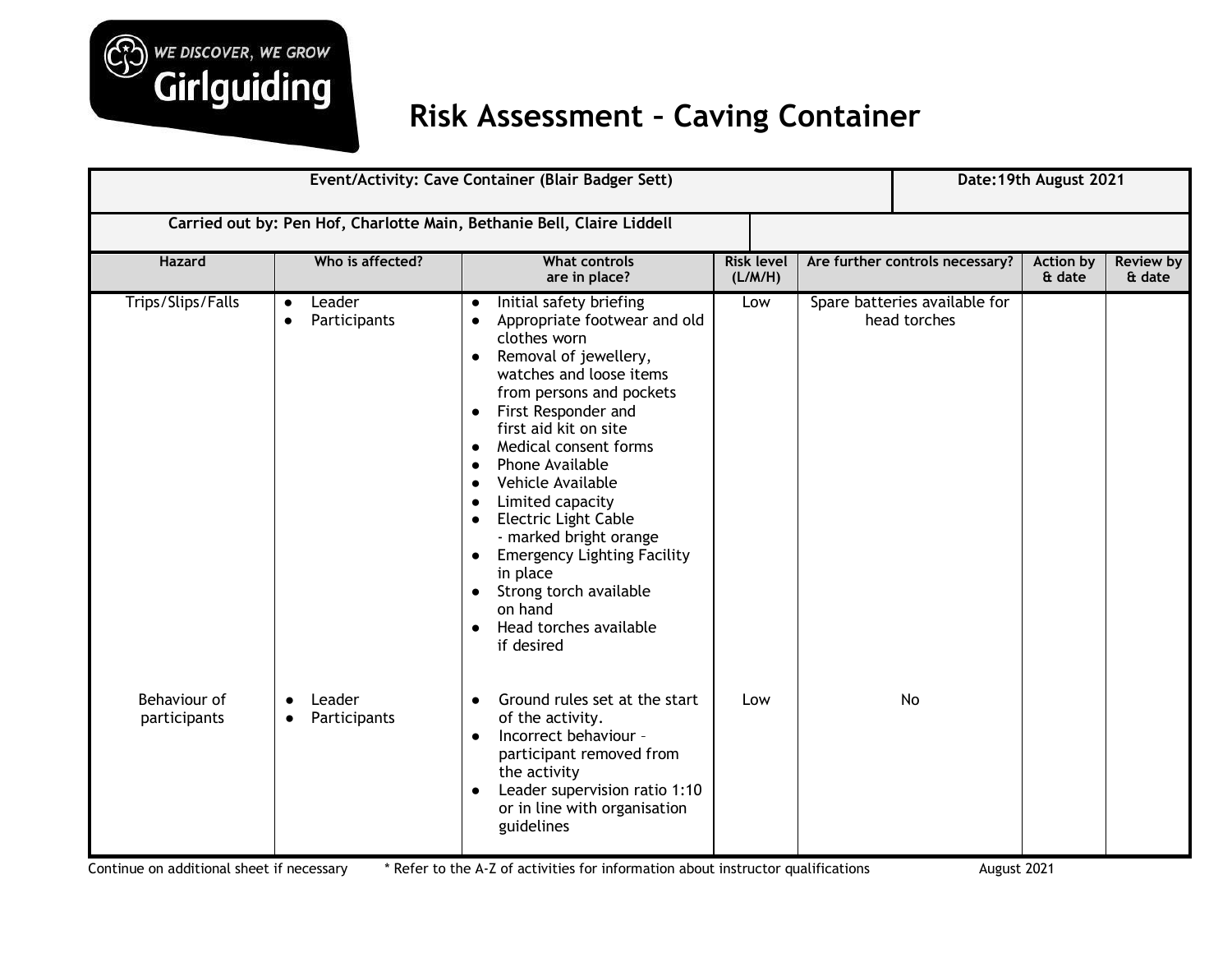| <b>Hazard</b>     | Who is affected?                                 | <b>What controls</b><br>are in place?                                                                                                                                                                                                                                                                                                                                                                       | <b>Risk level</b><br>(L/M/H) | Are further controls necessary?                                                                | <b>Action by</b><br>& date | <b>Review by</b><br>& date |
|-------------------|--------------------------------------------------|-------------------------------------------------------------------------------------------------------------------------------------------------------------------------------------------------------------------------------------------------------------------------------------------------------------------------------------------------------------------------------------------------------------|------------------------------|------------------------------------------------------------------------------------------------|----------------------------|----------------------------|
| Equipment         | Leader<br>$\bullet$<br>Participants<br>$\bullet$ | Helmets should be worn<br>$\bullet$<br>Cave checked prior to<br>$\bullet$<br>session use<br>Damaged equipment removed<br>$\bullet$<br>from use. Recorded in the<br>site log and reported to the<br>management committee<br>Initial briefing - taking care<br>$\bullet$<br>in container<br>Course checked prior to use<br>$\bullet$<br>for familiarity<br>Do not put the equipment<br>$\bullet$<br>in mouths | Low                          | No                                                                                             |                            |                            |
| Weather - Extreme | Leader<br>$\bullet$<br>Participants<br>$\bullet$ | Extra care with wet &<br>$\bullet$<br>slippery surfaces<br>Open doors couple of hours<br>$\bullet$<br>before session in warm<br>weather<br>Limit session time in<br>$\bullet$<br>container during warm<br>weather<br>Limit participants allowed in<br>$\bullet$<br>container during warm<br>weather<br>First Responder and first aid<br>$\bullet$<br>kit on site                                            | Low                          | Dynamic Risk Assessment and<br>altered time/duration of<br>activity fluid to the<br>conditions |                            |                            |